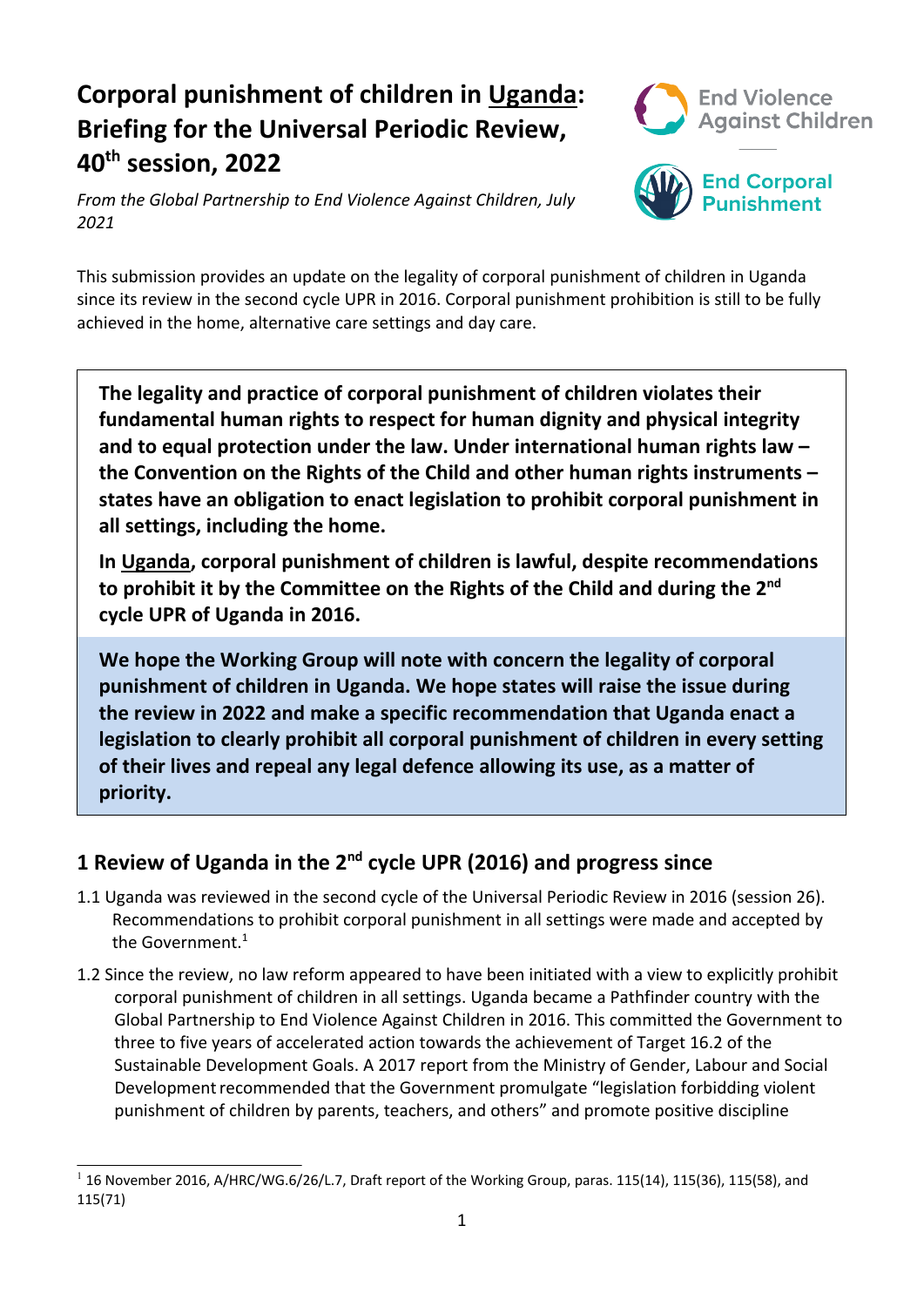instead of corporal punishment.<sup>2</sup> The National Parenting Guidelines, adopted in 2018, do not explicitly mention corporal punishment but do encourage the use of positive parenting.<sup>3</sup>

1.3 **We hope the Working Group will note with concern the legality of corporal punishment of children in Uganda. We hope states will raise the issue during the review in 2022 and make <sup>a</sup> specific recommendation that Uganda enact <sup>a</sup> legislation to clearly prohibit all corporal punishment of children, however light, in every setting of their lives, and repeal any legal defence allowing its use, as <sup>a</sup> matter of urgency.**

## **2 Legality of corporal punishment in Uganda**

### *Summary of current law and opportunities for achieving prohibition*

Corporal punishment of children in Uganda is lawful in the home, alternative care and day care. A right to administer "reasonable chastisement" is recognised under common law and protection from violence and abuse in the Children Act and other laws is not interpreted as prohibiting all corporal punishment. The near universal social acceptance of corporal punishment in childrearing necessitates clarity in law that no level of corporal punishment is acceptable. Prohibition should be enacted of all corporal punishment and other cruel or degrading forms of punishment, in the home and all other settings where adults have authority over children.

- 2.1 *Home (lawful):* Corporal punishment is lawful in the home. A right to administer "reasonable chastisement" is recognised under common law. Provisions against violence and abuse in the Children Act 2003, the Constitution 1995, the Penal Code 1950 and the Domestic Violence Act 2009 do not prohibit all corporal punishment in childrearing.
- 2.2 A Government Children (Amendment) Bill was under discussion in 2015 which would have prohibited corporal punishment in the home and all other settings. However, it was tabled alongside <sup>a</sup> Private Members' Bill – the Children (Amendment) (No. 2) Bill – which included prohibition in schools only. The Government Bill was later withdrawn, with the Minister of Gender, Labour and Social Development stating that the Private Member'<sup>s</sup> Bill "had hybrid provisions to sufficiently augment the current law". 4 The amendments as passed in March 2016 and assented to in June 2016 included <sup>a</sup> new article 42A which states that every child has <sup>a</sup> right to be protected against all forms of violence including physical and emotional abuse, and article 42B which states prevention and early intervention programmes "must focus on … developing appropriate parenting skills and the capacity of parents and caregivers to safeguard the wellbeing and best interest of the child, including the promotion of positive,

<sup>2</sup> November 2017, Ministry of Gender, Labour and Social Development, *Violence against Children in Uganda: Findings from <sup>a</sup> National Survey (2015), page 80*

<sup>3</sup> May 2018, Ministry of Gender, Labour and Social Development, *The Uganda National Parenting Guidelines*

<sup>4</sup> Statement by the Minister of Gender, Labour and Social Development to Parliament on the Amendment of the Children'<sup>s</sup> Act Cap 59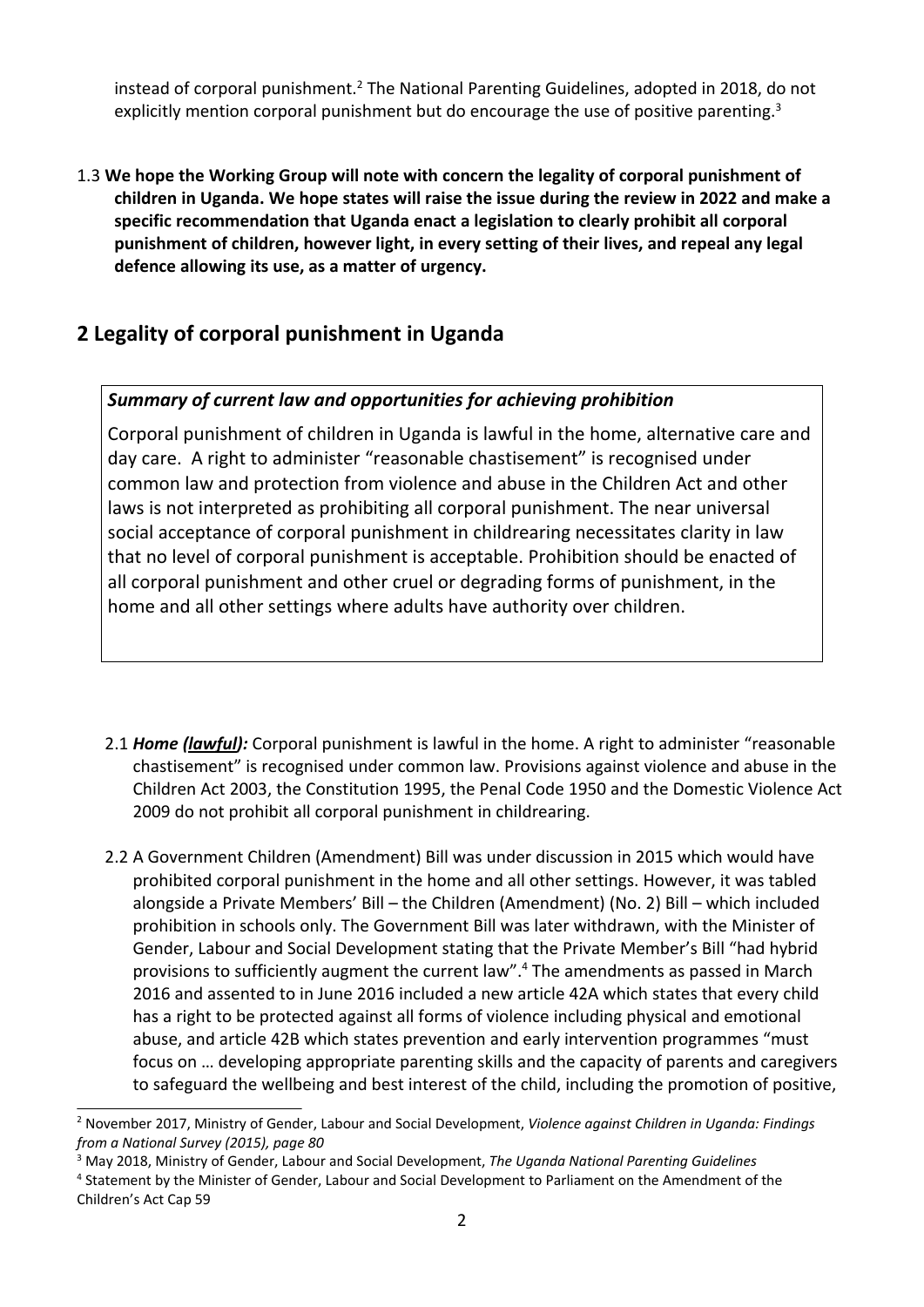nonviolent forms of discipline" – but they did not prohibit corporal punishment in childrearing. As the Government Bill to prohibit all corporal punishment was withdrawn, and there is no explicit intention of the Government to introduce further law reform, the Global Initiative no longer considers Uganda committed to prohibiting all corporal punishment of children without delay.

- 2.3 *Alternative care settings (lawful):* Corporal punishment is lawful in alternative care settings. There is no explicit prohibition of corporal punishment in alternative care settings.
- 2.4 *Day care (lawful):* There is no explicit prohibition of corporal punishment in early childhood care and in day care for older children.
- 2.5 *Schools (unlawful):* Corporal punishment is unlawful in schools. In March 2016, the Children Act was amended with the insertion of <sup>a</sup> new article 106A: "Corporal punishment in schools. (1) A person of authority in institutions of learning shall not subject <sup>a</sup> child to any form of corporal punishment. (2) A person who subjects <sup>a</sup> child to corporal punishment commits an offence and is liable to imprisonment for <sup>a</sup> term not exceeding three years or to <sup>a</sup> fine not exceeding one hundred currency points or both." As at October 2016, regulations were being developed to implement the law. Prior to this reform, corporal punishment had been discouraged in schools by Ministerial Circular No. 15/2006 and the Guidelines for Universal Primary Education (1998, art. 3.4 iii), but there was no explicit prohibition in law. In *Emmanuel Mpondi <sup>v</sup> Chairman Board of Governors & 2 ORS UHRC 1 (1999-2002)* the Human Rights Commission Tribunal ruled that the beating of <sup>a</sup> student to the point of severe injury violated his right to protection against cruel, inhuman and degrading treatment, based on <sup>a</sup> 1999 Supreme Court ruling against corporal punishment in the penal system,<sup>5</sup> but did not condemn all corporal punishment in schools.
- 2.6 In August 2015, the Ministry of Education, Science, Technology and Sports issued Circular No. 2/2015 – "Ban on all acts of violence against children in schools, institutes and colleges" – which states that violence in schools is outlawed in the Constitution, the Children Act, the Penal Code, the Domestic Violence Act and the Employment Act, and that schools should review their rules and regulations to replace corporal punishment with positive learning sanctions/actions.
- 2.7 *Penal institutions (unlawful):* Corporal punishment is prohibited as <sup>a</sup> disciplinary measure in penal institutions in the Prisons Act (2003, in force May 2006).
- 2.8 *Sentence for crime (unlawful):* Corporal punishment as <sup>a</sup> sentence for crime was ruled unconstitutional in a 1999 Supreme Court ruling $^6$  and is prohibited in article 94(9) of the Children Act 2003: "No child shall be subject to corporal punishment)."

### **3 Recommendations by human rights treaty bodies**

<sup>5</sup> *Kyamanywa v. Uganda*, Criminal appeal No. 16

<sup>6</sup> *Kyamanywa v. Uganda*, Criminal appeal No. 16